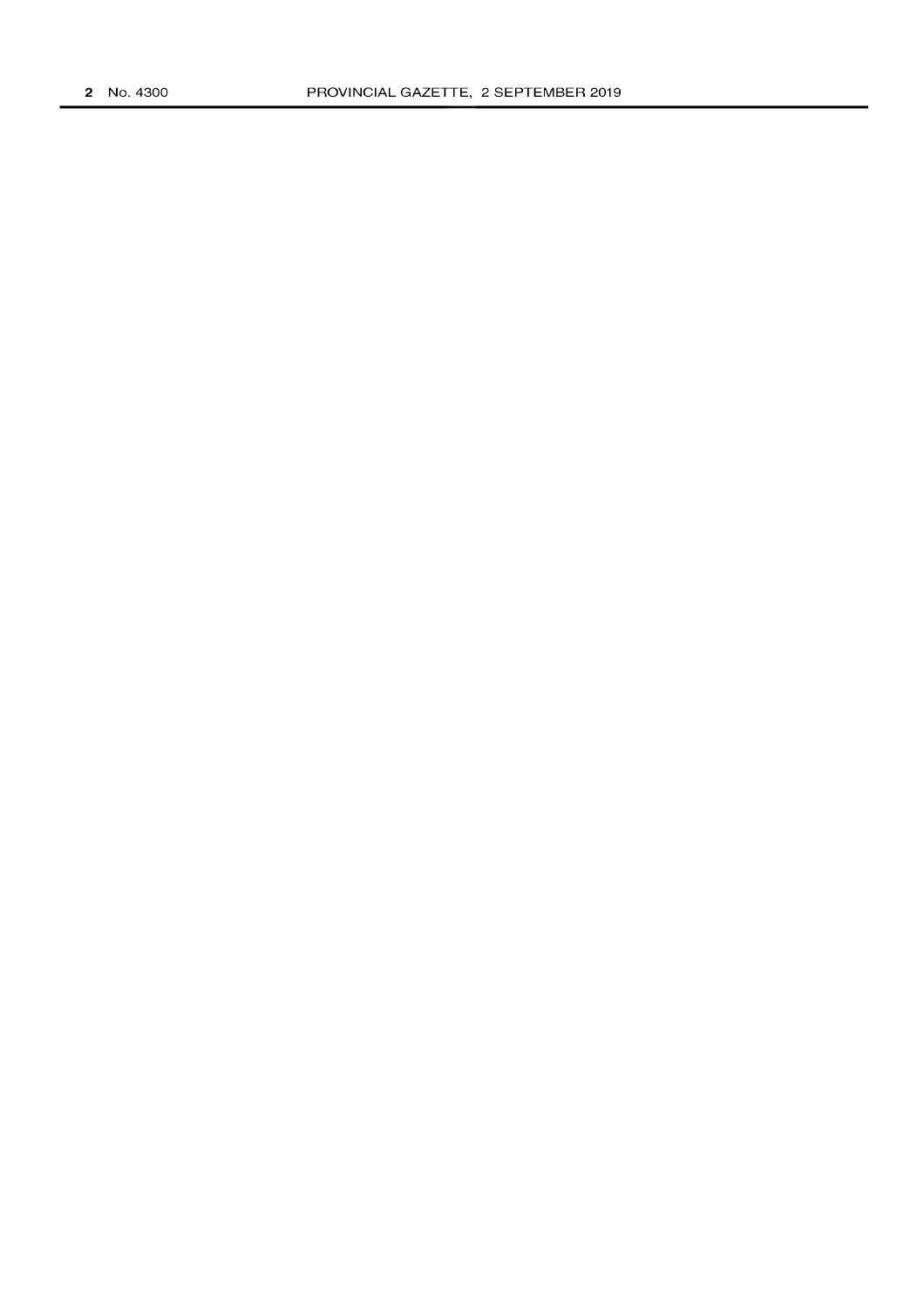### **CONTENTS**

|                                                             |                                                                                                           | Gazette<br>No. | Page<br>No. |  |  |
|-------------------------------------------------------------|-----------------------------------------------------------------------------------------------------------|----------------|-------------|--|--|
| <b>GENERAL NOTICES • ALGEMENE KENNISGEWINGS</b>             |                                                                                                           |                |             |  |  |
| 30                                                          | Spatial Planning and Land Use Management Act (16/2013): Erf 798, Summerstrand, Port Elizabeth, Eastern    | 4300           | 12          |  |  |
| 31                                                          | Spatial Planning and Land Use Management Act (16/2013): Erf 2044, Newton Park, Port Elizabeth, Eastern    | 4300           | 12          |  |  |
| LOCAL AUTHORITY NOTICES • PLAASLIKE OWERHEIDS KENNISGEWINGS |                                                                                                           |                |             |  |  |
| 207                                                         | Local Government: Municipal Property Rates Act (6/2004): Dr Beyers Naude Municipality: Property Rates     |                |             |  |  |
| 208                                                         | Buffalo City Metropolitan Municipal Spatial Planning and Land Use Management By-law, 2016: Removal of     | 4300           | 13          |  |  |
|                                                             |                                                                                                           | 4300           | 16          |  |  |
| 209                                                         | Local Government: Municipal Property Rates Act, 2004: Resolution levying property rates for the Financial |                |             |  |  |
| 210                                                         | Spatial Planning and Land use Management Act (16/2013): Portion 58 of the Farm Chelsea No. 25, Port       | 4300           | 17          |  |  |
|                                                             |                                                                                                           | 4300           | 18          |  |  |
| 211                                                         | Spatial Planning and Land Use Management Act 2013 (Act 16 of 2013): Erf 11552, East London                | 4300           | 19          |  |  |
| 212                                                         | Spatial Planning and Land Use Management (2016): Closure of Portion of Erf 771, Paterson adjoning Erf     |                |             |  |  |
| 213                                                         | 873, Paterson, Sundays River Valley Municipality and Department Human Settlement                          | 4300<br>4300   | 19<br>20    |  |  |
|                                                             |                                                                                                           |                |             |  |  |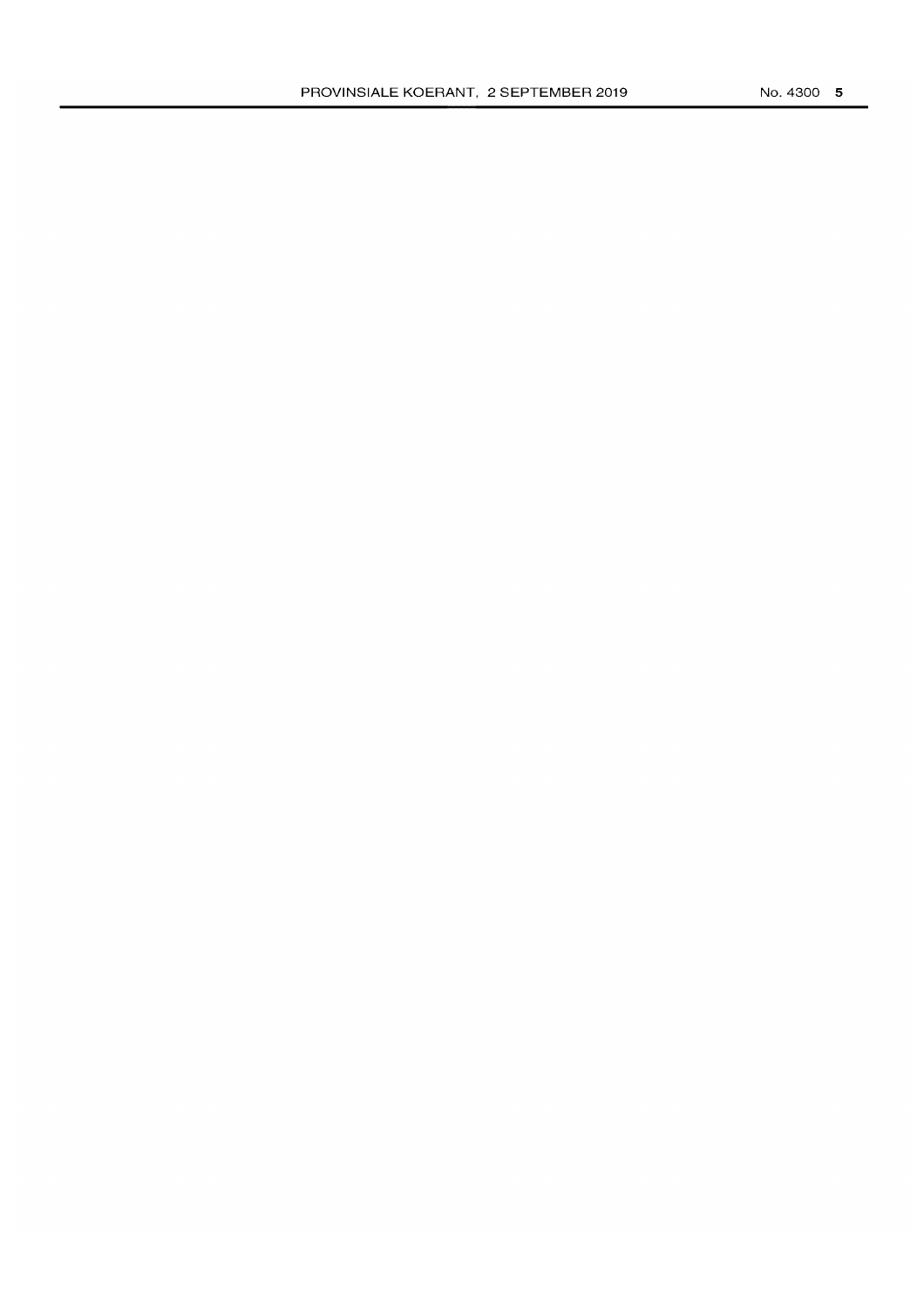$\bar{\mathcal{A}}$ 

 $\tilde{\phantom{a}}$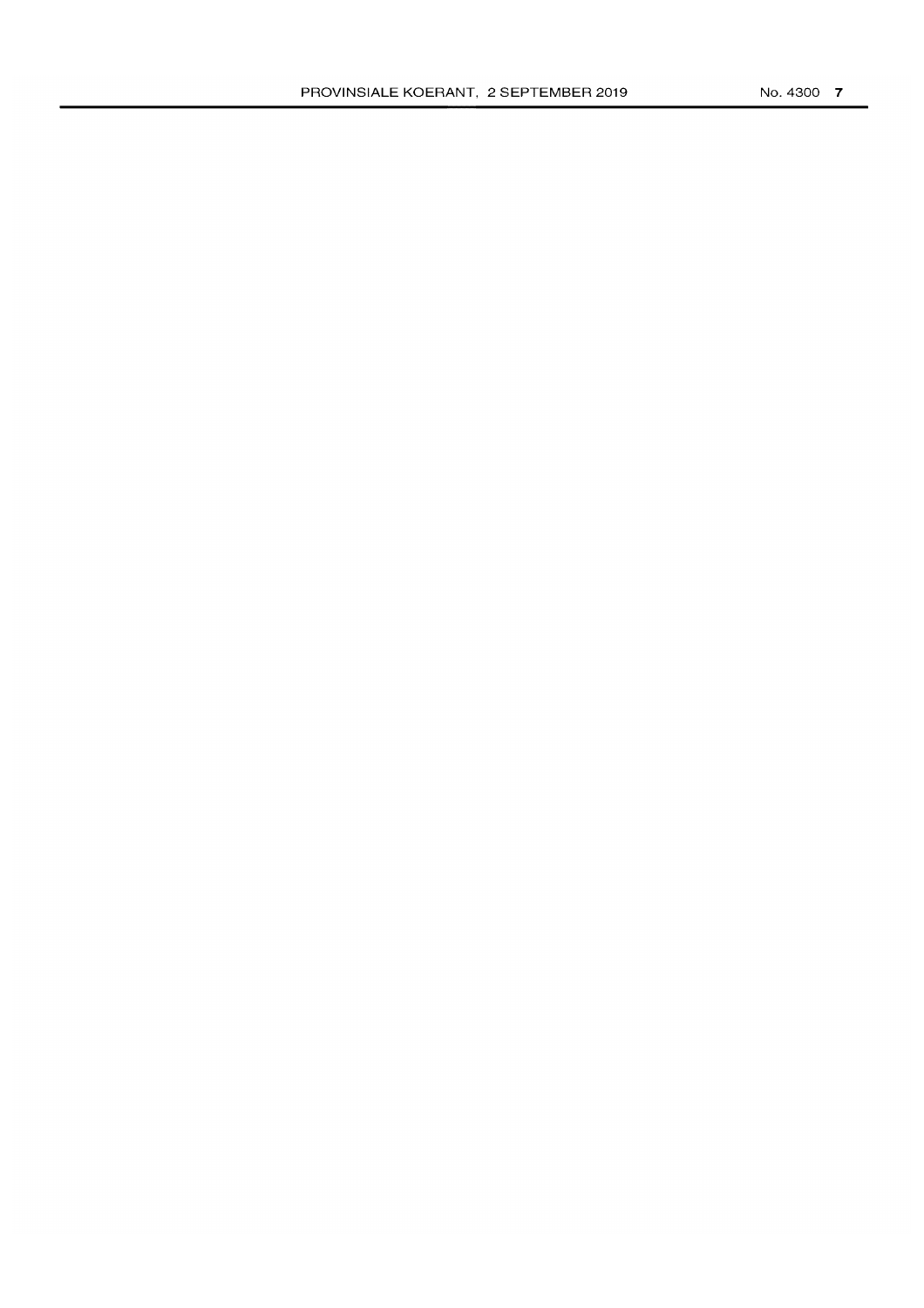$\Box$ 

 $\overline{\phantom{a}}$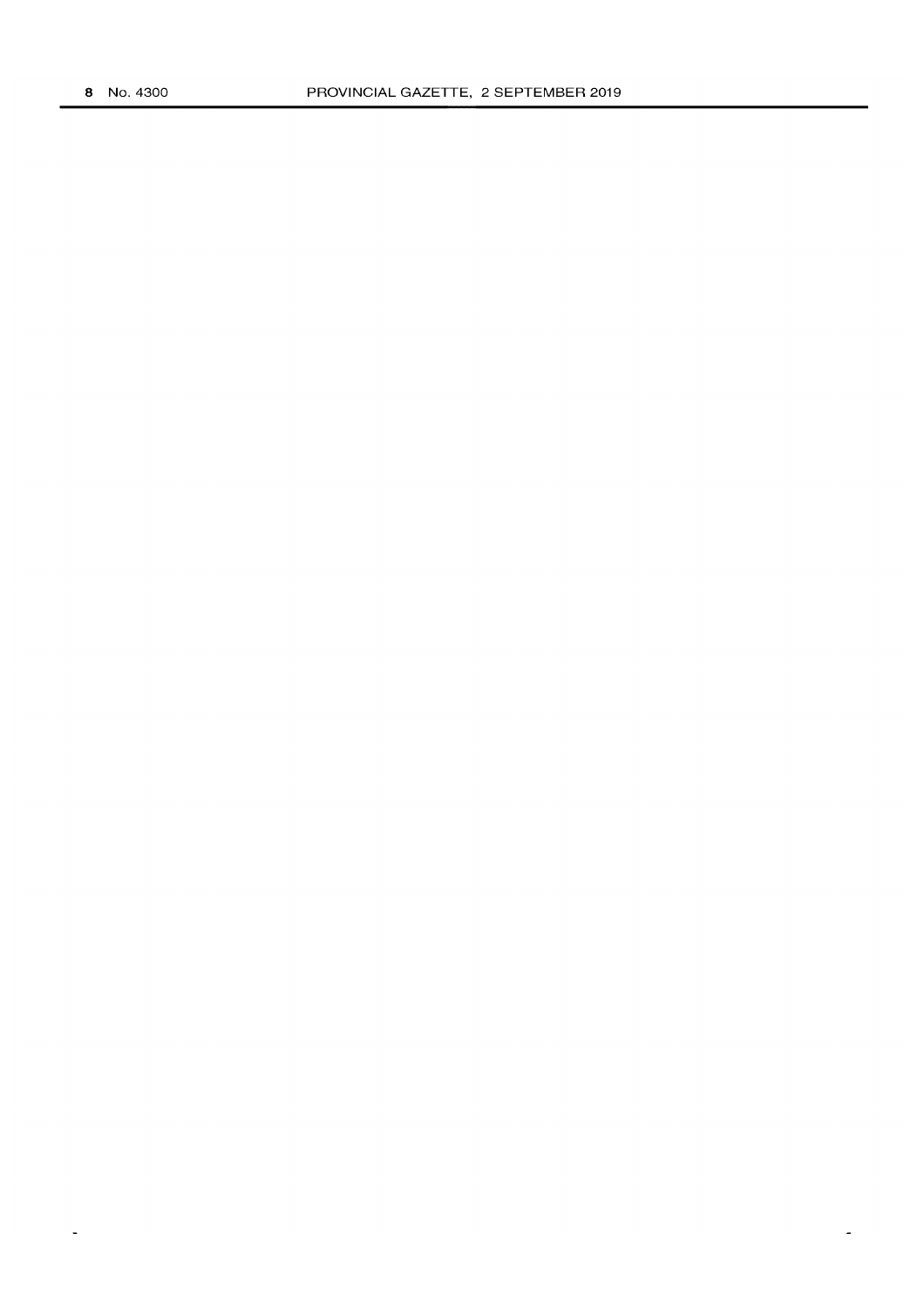$\bar{\mathbf{z}}$ 

 $\tilde{\phantom{a}}$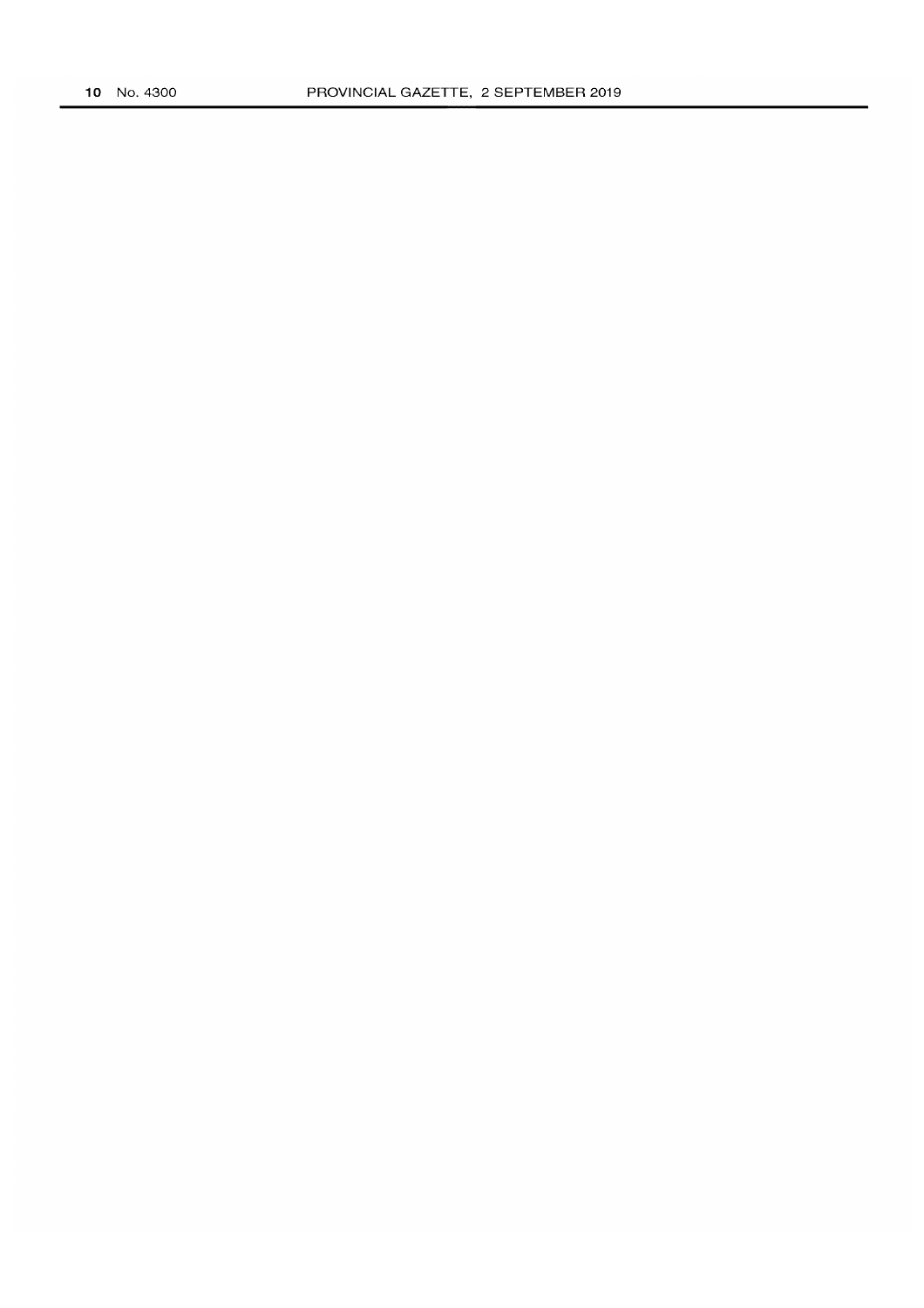$\bar{\mathbf{z}}$ 

 $\tilde{\phantom{a}}$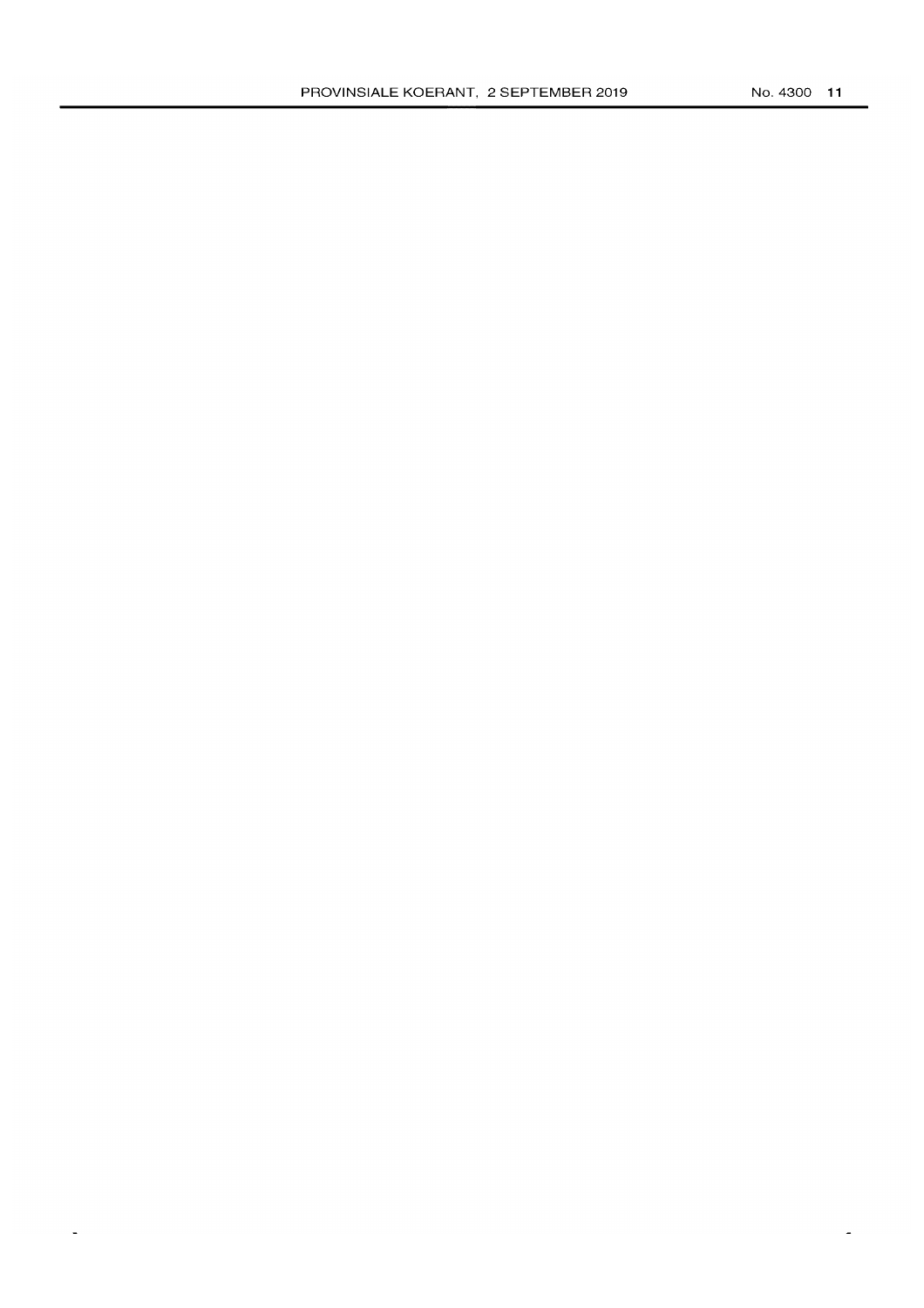# GENERAL NOTICES • ALGEMENE KENNISGEWINGS

### NOTICE 30 OF 2019

#### Nelson Mandela Bay Municipality (EASTERN CAPE)

### Removal of Restrictions in terms of the Spatial Planning and Land Use Management Act, 2013 (Act 16 of 2013)

### ERF 798 SUMMERSTRAND, PORT ELIZABETH, EASTERN CAPE

Under Section 47 of the Spatial Planning and Land Use Management Act, 2013 (Act 16 of 2013) and upon instructions by the Local Authority, a notice is hereby given that conditions D.(b) and (d) in Deed of Transfer No. T63472/2017 applicable to Erf 798 Summerstrand are hereby removed.

### NOTICE 31 OF 2019

Nelson Mandela Bay Municipality (EASTERN CAPE)

Removal of Restrictions in terms of the Spatial Planning and Land Use Management Act, 2013 (Act 16 of 2013)

# ERF 2044, NEWTON PARK, PORT ELIZABETH, EASTERN CAPE

Under Section 47 of the Spatial Planning and Land Use Management Act, 2013 (Act 16 of 2013) and upon instructions by the Local Authority, a notice is hereby given that conditions C. 2, 3, 5, 6 and 7 as contained in Deed of Transfer No. T17740/2015 applicable to Erf 2044, Newton Park are hereby removed.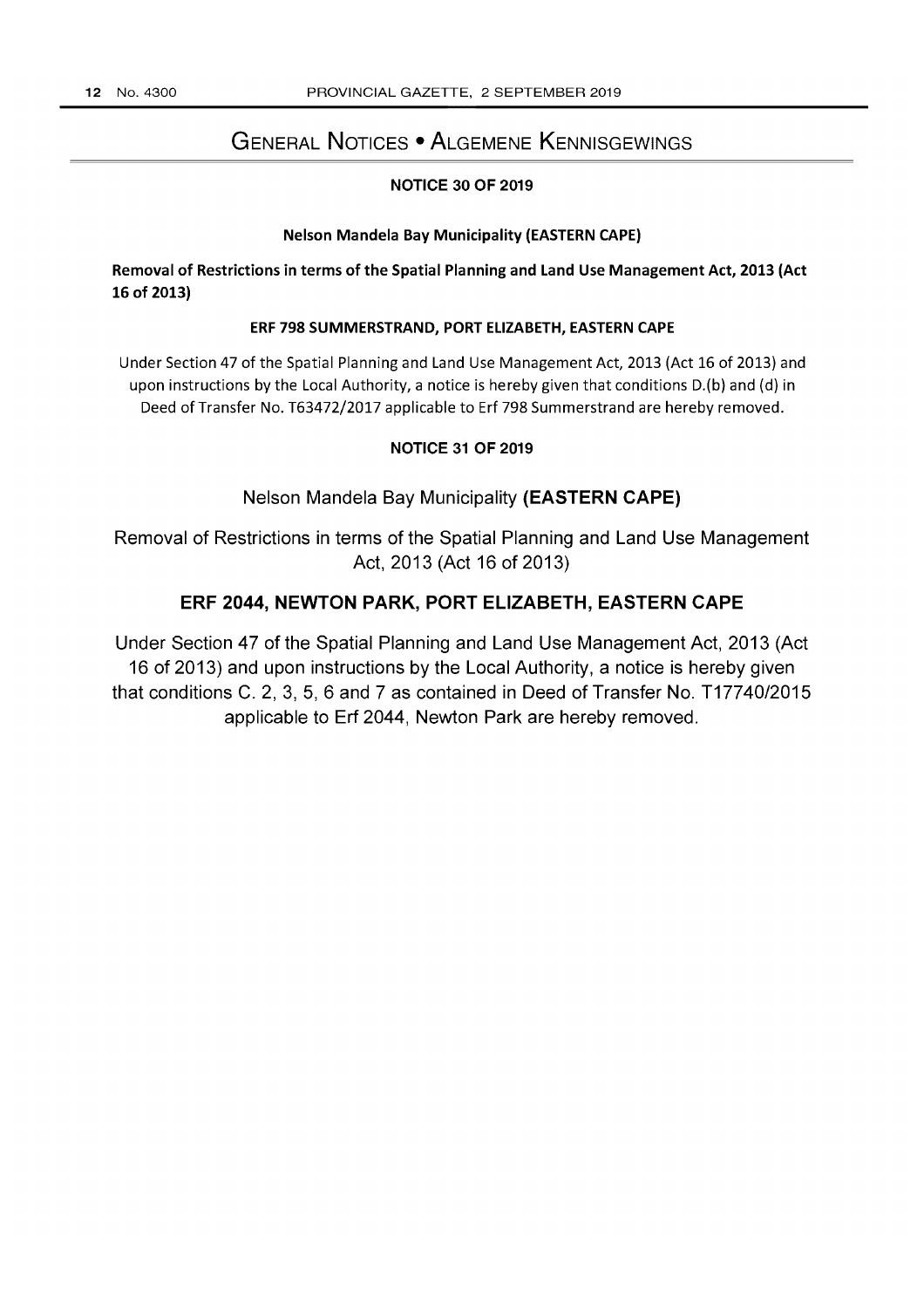# LOCAL AUTHORITY NOTICES • PLAASLIKE OWERHEIDS KENNISGEWINGS

### LOCAL AUTHORITY NOTICE 207 OF 2019

# **DR BEYERS NAUDE MUNICIPALITY**



### PROPERTY RATES BY-LAW

The Dr Beyers Naude Municipality, in terms of Section 6 of the Local Government: Municipal Property Rates Act, 2004, hereby adopts the Municipality's Property Rates By-Law as set out hereunder.

Table of Contents

- 1. Preamble
- 2. Definitions
- 3. Principles and Objectives
- 4. Adoption and implementation of rates policy
- 5. Contents of rates policy
- 6. Enforcement of rates policy
- 7. Repeal of by-laws
- 8. Short title and commencement

### 1. Preamble

Whereas Section 229(1) of the Constitution of the Republic of South Africa. 1996, requires a municipality to impose rates on property and surcharges on fees for the services provided by or on behalf of the municipality.

And whereas Section 13 of the Municipal Systems Act, Act 32 of 2000, read with Section 162 of the Constitution requires a municipality to promulgate municipal by-laws by publishing them in the gazette of the relevant province.

And whereas Section 6 of the Local Government: Municipal Property Rates Act, 2004, requires a Municipality to adopt by-laws to give effect to the implementation of its property rates policy which by-laws may differentiate between the different categories of properties and different categories of owners of properties liable for the payment of rates.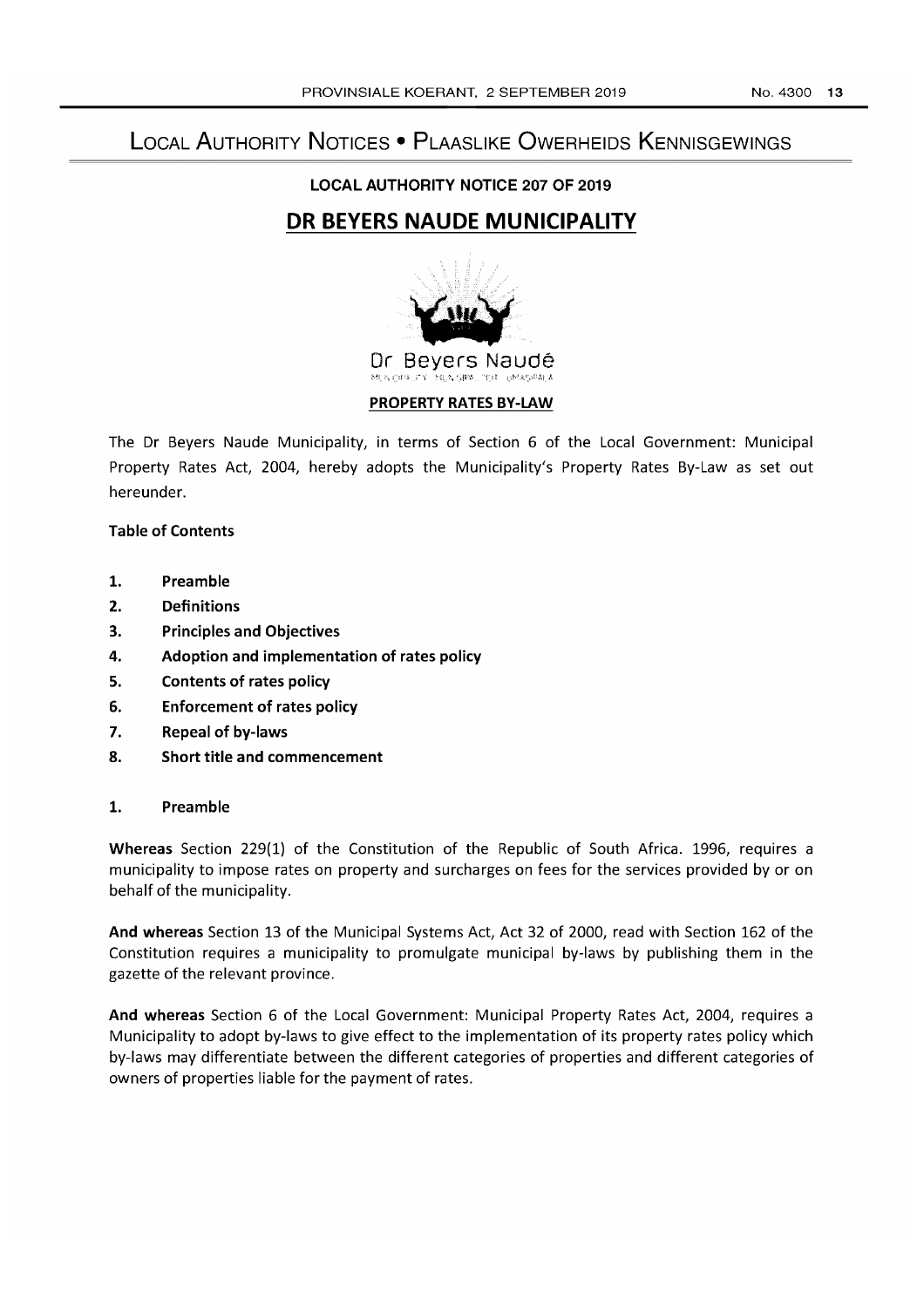NOW THEREFORE BE IT ENACTED by the Council of the Dr Beyers Naude Municipality, as follows:

### 2. Definitions

In this by-law the English text prevails in the event of any conflict with any other text and any word or expression to which a meaning has been assigned in the Local Government: Municipal Property Rates Act, Act 6 of 2004, shall bear the same meaning unless the context indicates otherwise.

"Constitution" means the Constitution of the Republic of South Africa. 1996;

"Municipality" means the Dr Beyers Naude Municipality established in terms of Section 12 of the Municipal Structures Act. Act 117 of 1998, and includes at political structure, political office bearer, councillor, duly authorised agent or employee acting in connection with this by-law by virtue of a power vested in the municipality and delegated or sub-delegated to such political structure, political office bearer, councillor, duly authorised agent or employee as the case may be;

"'Municipality's rates policy" means a rates policy adopted by the Municipality in terms of this bylaw;

"Property Rates Act" means the Local Government: Municipal Property Rates Act, Act 6 of 2004;

"Rate" or "rates" means a municipal rate on property its envisaged in Section 229 of the Constitution;

"rates policy" means the policy on the levying of rates on rateable properties in the Municipality contemplated in Chapter 2 of the Property Rates Act.

### 3. Principles and Objectives

- 3.1 Section 229(1) of the Constitution authorizes a municipality to impose rates on property and surcharges on fees for services provided by or on behalf of the municipality.
- 3.2 In terms of Section 3 of the Property Rates Act, a municipal council must adopt a policy consistent with the Property Rates Act on the levying of rates on rateable property in the municipality.
- 3.3 In terms of Section 6(1) of the Property Rates Act, a municipality must adopt by-laws to give effect to the implementation of its rates policy.
- 3.4 In terms of Section 6(2) of the Property Rates Act, by-laws adopted may differentiate between different categories of properties and different categories of owners of properties liable for the payment of rates.
- **3.5** The objective of this by-law is to give effect to the implementation of the Rates Policy as contemplated in Section 6 of the Property Rates Act.

### 4. Adoption and Implementation of Rates Policy

4.1 The Municipality shall adopt and implement a rates policy consistent with the Property Rates Act on the levying of rates on rateable property within the jurisdiction of the municipality; and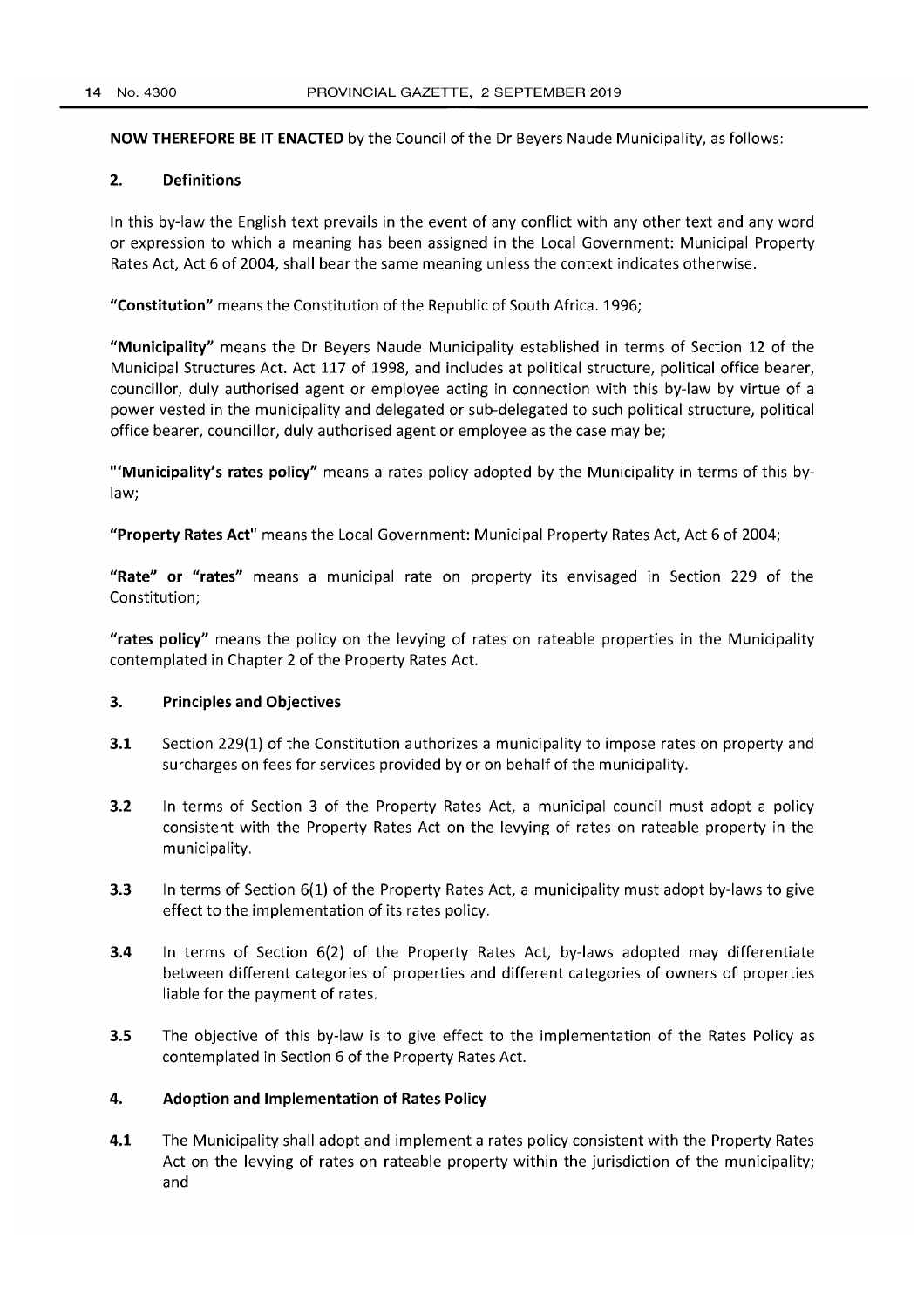4.2 The Municipality shall not be entitled to levy rates other than in terms of an approved rates policy.

### 5. Contents of Rates Policy

The Municipality's rates policy shall, inter alia:

- 5.1 apply to all rates levied by the Municipality pursuant to the adoption of the Municipality's annual budget.
- 5.2 comply with the requirements for:
	- (a) the adoption and contents of a rates policy specified in Section 3 of the Property Rates Act;
	- (b) the process of community participation specified in Section 4 of the Property Rates Act;
	- (c) the annual review of a rates policy specified in Section 5 of the Property Rates Act;
- 5.3 provide for principles, criteria and implementation measures that are consistent with the Property Rates Act on the levying of rates which the Municipality may wish to adopt; and
- 5.4 provide for and include enforcement mechanisms that are consistent with the Property Rates Act, the Local Government: Municipal Systems Act, 2000 (Act No. 32 of 2000) and the Debt Management and/or Credit Control and Debt Collection Policy that the Municipality may adopt.

### 6. Enforcement of Rates Policy

The Municipality's rates policy shall be enforced through the Credit Control and Debt Collection Policy and any further enforcement mechanisms stipulated in the Act and the municipality's rates policy.

### 7. Repeal of by-laws

The provisions of any by-laws previously promulgated by the Municipality or by any of the disestablished municipality now incorporated in the Municipality are hereby repealed as far as they relate to matters provided for in this by-law.

### 8. Short Title and Commencement

This by-law is called the Dr Beyers Naude Municipality's Property Rates By-Law and comes into effect upon promulgation thereof in the Eastern Cape Provincial Gazette.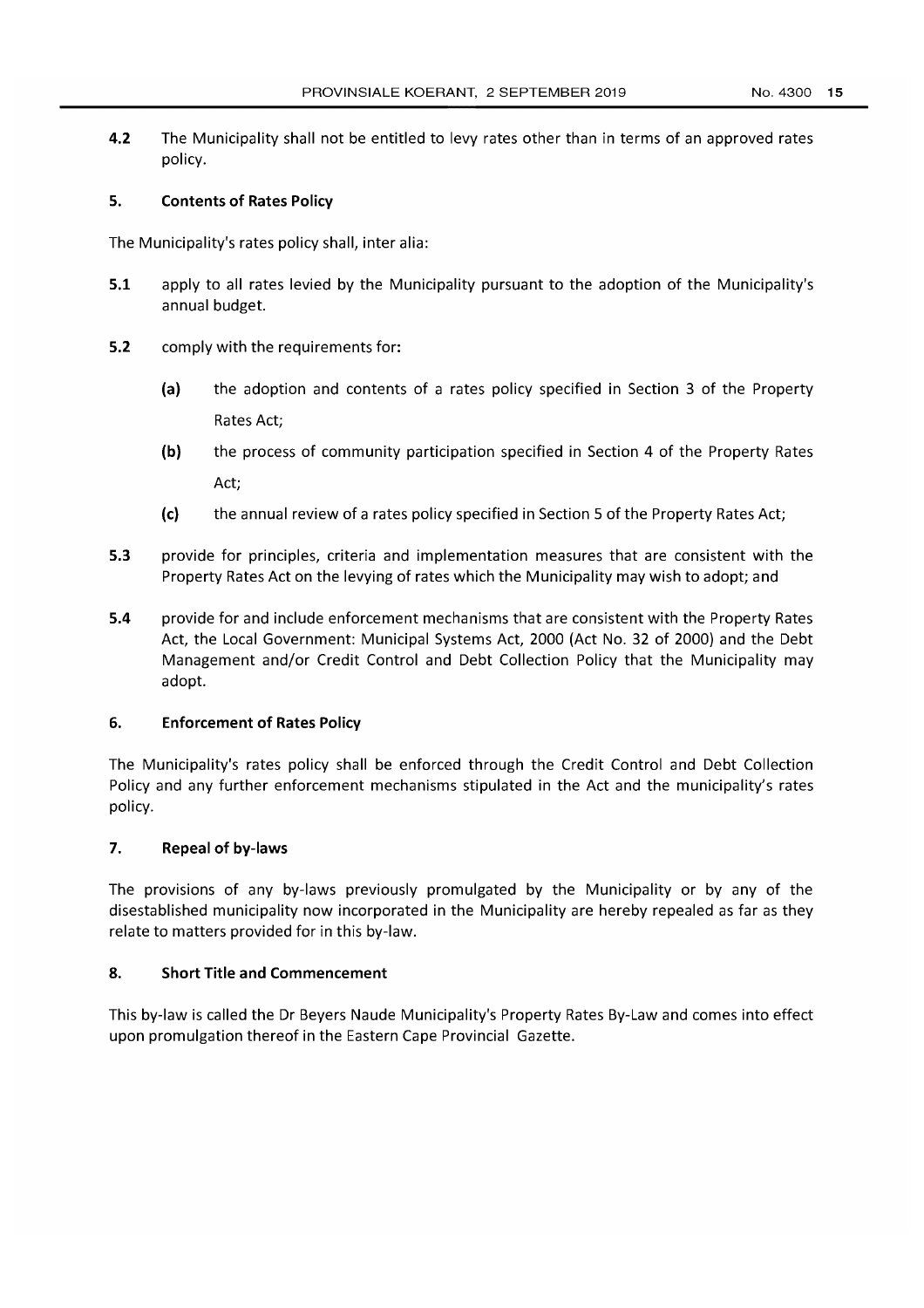### **LOCAL AUTHORITY NOTICE** 208 **OF** 2019

## **BUFFALO CITY METROPOLITAN MUNICIPALITY**

## **SPLUMA, ACT 16** of 2013 **: ERF 1361 BEACON BAY: REMOVAL OF RESTRICTIONS**

Under Section 47 (1) of the Spatial Planning and Land Use Management Act, No. 16 of 2013, read with Section 59 of the Buffalo City Metropolitan Municipal Spatial Planning and Land Use Management By-law of 2016, and upon instruction from the abovementioned municipality, notice is hereby given that, following application by the owner of Erf 1361 Beacon Bay, conditions C.4)(a)(b)(c)(d) & D.(1)(2)(3) found in Deed of Transfer No. T 1635 / 2016, pertaining to Erf 1361 Beacon Bay, are hereby removed.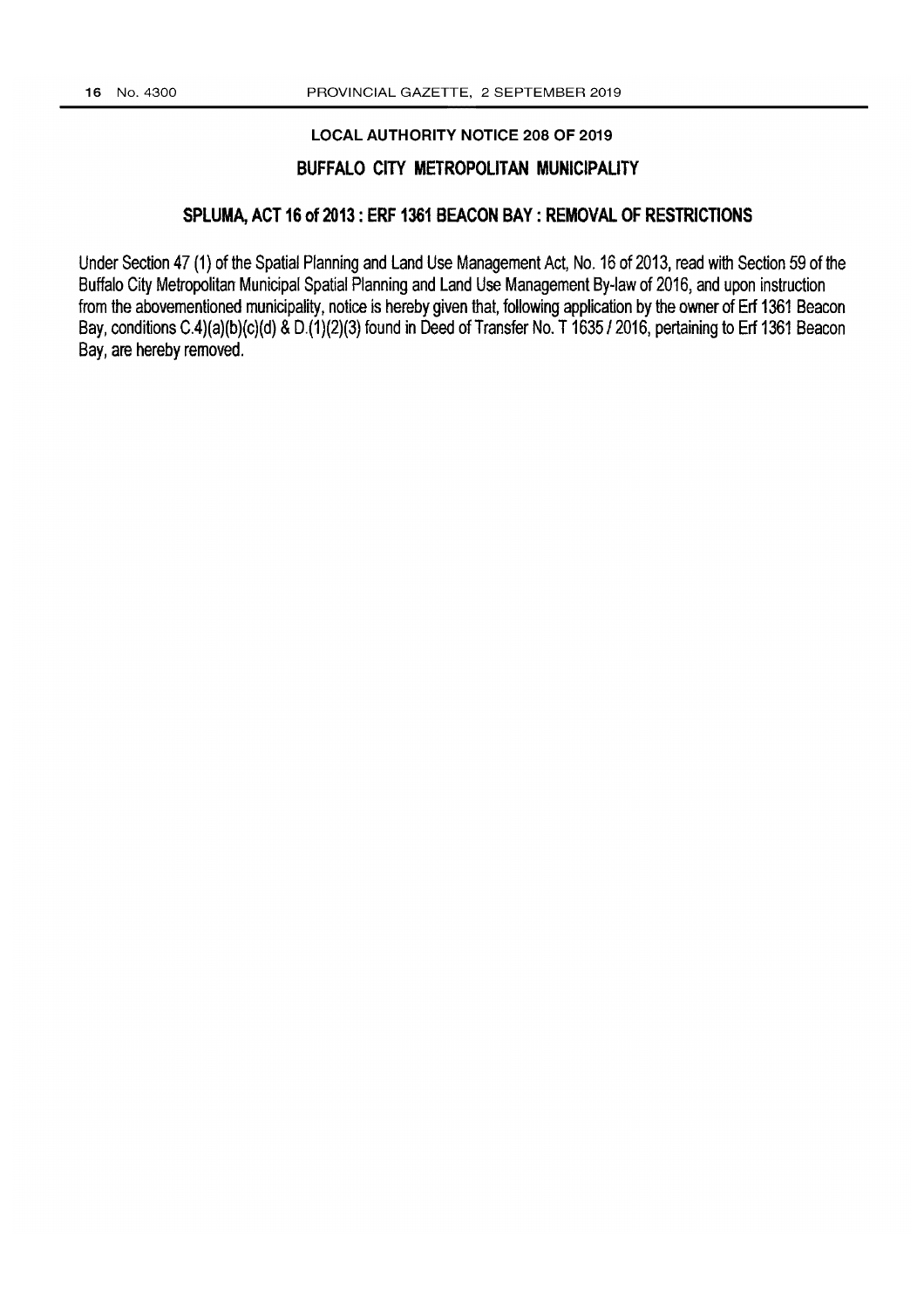### LOCAL AUTHORITY NOTICE 209 OF 2019



# DR BEYERS NAUDE MUNICIPALITY

# RESOLUTION LEVYING PROPERTY RATES FOR THE FINANCIAL YEAR 1 JULY 2019 TO 30 JUNE 2020.

Notice is hereby given in terms of section 14(1) and (2) of the Local Government: Municipal Property Rates Act, 2004 that, at its meeting held on 28 May 2019, the Council resolved by way of council resolution number SCOUN-044.2/19, to levy rates on the property categories reflected in the schedule below with effect from 1 July 2019.

| <b>Category of property</b>       | <b>Cent amount in the Rand rate</b>  |  |  |  |
|-----------------------------------|--------------------------------------|--|--|--|
|                                   | determined for the relevant property |  |  |  |
|                                   | category                             |  |  |  |
| <b>Residential</b>                | R 0,006299                           |  |  |  |
| <b>Business &amp; Commercial</b>  | R 0,012599                           |  |  |  |
| Industrial                        | R 0,012599                           |  |  |  |
| <b>Agricultural</b>               |                                      |  |  |  |
| Farm                              | 0,00068<br>R                         |  |  |  |
| <b>Farm Business</b>              | 0,00068<br>R                         |  |  |  |
| Farm Not Used                     | 0,00068<br>R                         |  |  |  |
| <b>Farm Residential</b>           | 0,00068<br>R                         |  |  |  |
| $Farm - Other$                    | 0,00068<br>R                         |  |  |  |
| <b>Smallholding Agricultural</b>  | 0,00068<br>R                         |  |  |  |
| <b>Smallholding Business</b>      | R 0,012599                           |  |  |  |
| <b>Smallholding Residential</b>   | R 0,006299                           |  |  |  |
| Smallholding - Other              | R 0,006299                           |  |  |  |
| <b>State</b>                      |                                      |  |  |  |
| <b>State</b>                      | R 0,012599                           |  |  |  |
| Mun/State Paid                    | R 0,012599                           |  |  |  |
| <b>Residential &amp; Business</b> | R 0,012599                           |  |  |  |
| <b>Municipal</b>                  | R.<br>0,0000                         |  |  |  |
| <b>Multiple</b>                   | R 0,012599                           |  |  |  |
| <b>Exempt</b>                     |                                      |  |  |  |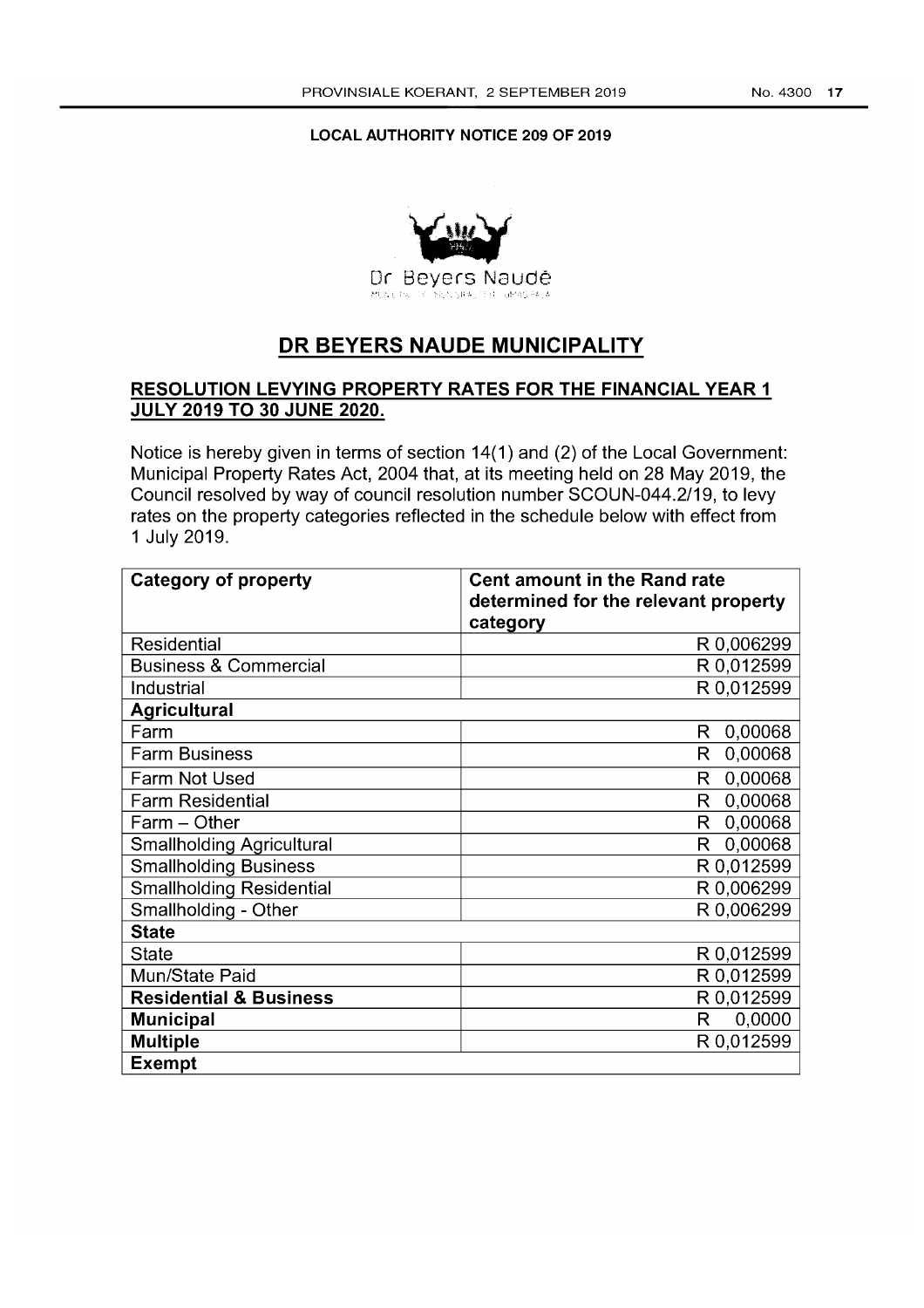| Monuments                            |  |
|--------------------------------------|--|
| <b>Protected Areas</b>               |  |
| <b>Public Benefit Organisations</b>  |  |
| <b>Public Service Infrastructure</b> |  |
| <b>State Trust Land</b>              |  |
|                                      |  |

Full details of the Council resolution and rebates, reductions and exclusions specific to each category of owners of properties or owners of a specific category of properties as determined through criteria in the municipality's rates policy are available for inspection on the municipality's offices, website www.bnlm.gov.za and all public libraries.

### DR E.M. RANKWANA MUNICIPAL MANAGER

POBOX 71 GRAAFF-REINET 6280

Tel: 049807 5700 Fax: 0498924319

#### MUNICIPAL NOTICE NO: 18/19

### LOCAL AUTHORITY NOTICE 210 OF 2019

#### Nelson Mandela Bay Municipality (EASTERN CAPE)

#### Removal of Restrictions in terms of the Spatial Planning and Land Use Management Act, 2013 (Act 16 of 2013)

#### PORTION 58 OF THE FARM CHELSEA NO.25, PORT ELIZABETH, EASTERN CAPE

Under Section 47 of the Spatial Planning and Land Use Management Act, 2013 (Act 16 of 2013) and upon instructions by the Local Authority, a notice is hereby given that condition/s L. (1-4) in Deed of Transfer No. T43193/2011 applicable to Portion 58 of the Farm Chelsea No.25 are hereby removed.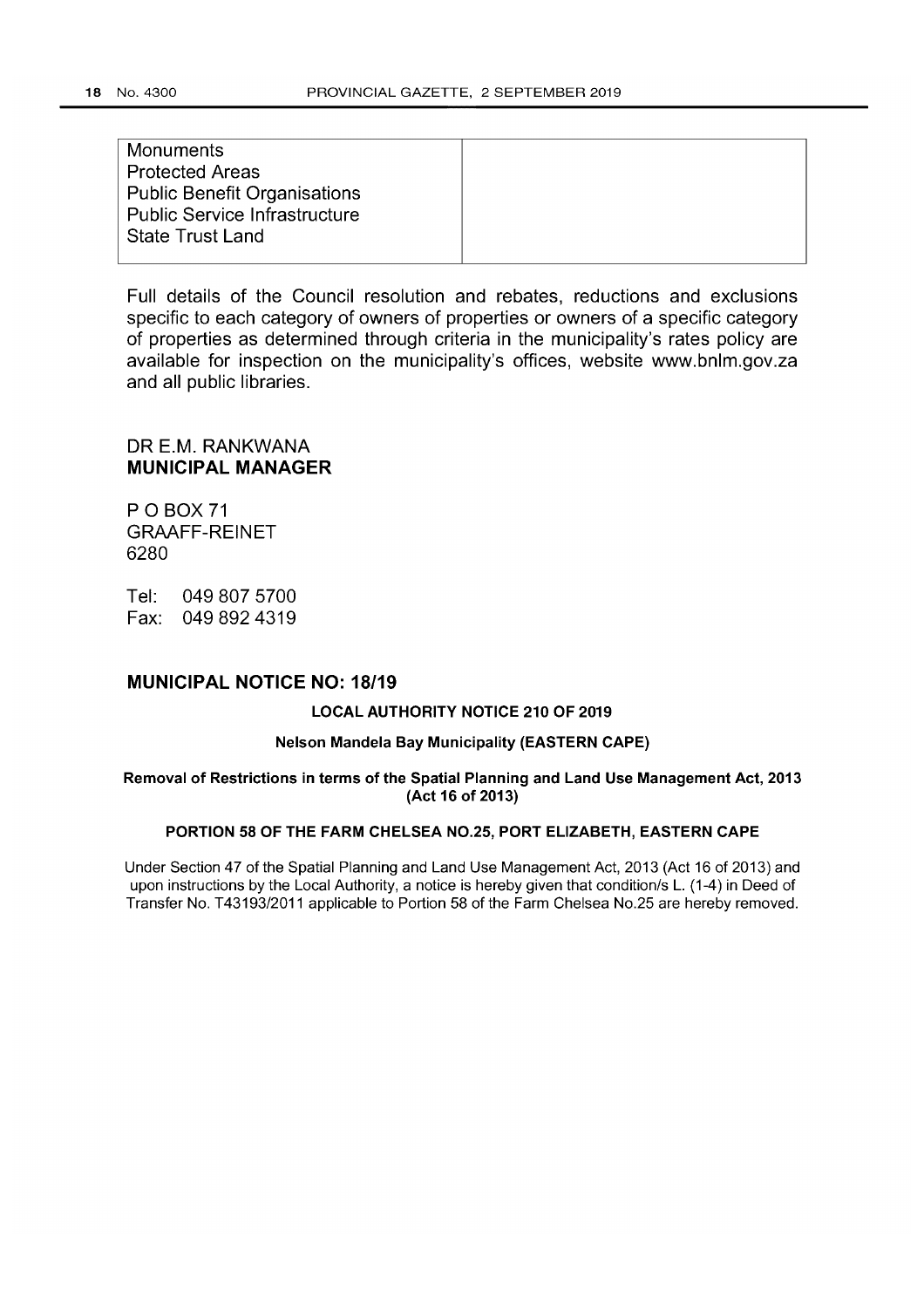### LOCAL AUTHORITY NOTICE 211 OF 2019

Buffalo City Metropolitan Municipality (EASTERN CAPE)

Removal of Restrictions in terms of the Spatial Planning and Land Use Management Act 2013 (Act 16 of 2013) and the Buffalo City Metropolitan Municipality Spatial Planning and Land Use Management By-Law (2016).

### ERF 11552 EAST LONDON

Under Section 47 of the Spatial Planning and Land Use Management Act 2013 (Act 16 of 2013) read with Section 59 of the Buffalo City Metropolitan Municipal Spatial Planning & Land Use Management Bylaw of 2016 and upon instructions of the Local Authority a notice is hereby given that conditions B.3 (a-d) and C.2 found in Deed of Transfer No. Tl013/2011, pertaining to Erf 11552, East London are hereby removed.

## LOCAL AUTHORITY NOTICE 212 OF 2019



Sundays River Valley Municipality Eastern Cape

# CLOSURE OF PORTION OF ERF 771 PATERSON ADJOINING ERF 873 PATERSON; SUNDAYS RIVER VALLEY MUNICIPALITY AND DEPARTMENT HUMAN SETILEMENT

Notice is hereby given in terms of Section 108 of the Sundays River Valley Municipal By-law on Spatial Planning and Land Use Management (2016) and in terms of the provisions of Section 137(1) of the Municipal Ordinance No.20 of 1974 that a portion of public road along the southern boundary of Erf 873 Paterson has been permanently closed (KwanZenzele 710).

### SLUITING VAN GEDEELTE VAN ERF 771 PATERSON LANGS ERF 873 PATERSON. SONDAGSRIVIER VALLEI MUNISIPALITEIT EN DIE DEPARTEMENT BEHUISINGSVESTIGINGS

Kennis geskied hiermee ingevolge Artikel 108 van die Sondagsriviervallei Munisipale Verordening op Ruimtelike Beplanning en Grondgebruikbestuur (2016) en kragtens die bepalings van Artikel137 (1) van die Munisipale Ordonnansie no.20 van 1974 dat 'n gedeelte van die openbare pad langs die suidelike grens van Erf 873 Paterson is permanent gesluit (KwanZenzele 710)

5.5. FADI MUNICIPAL MANAGER 26<sup>TH</sup> August 2019

NOTICE: 18/2019